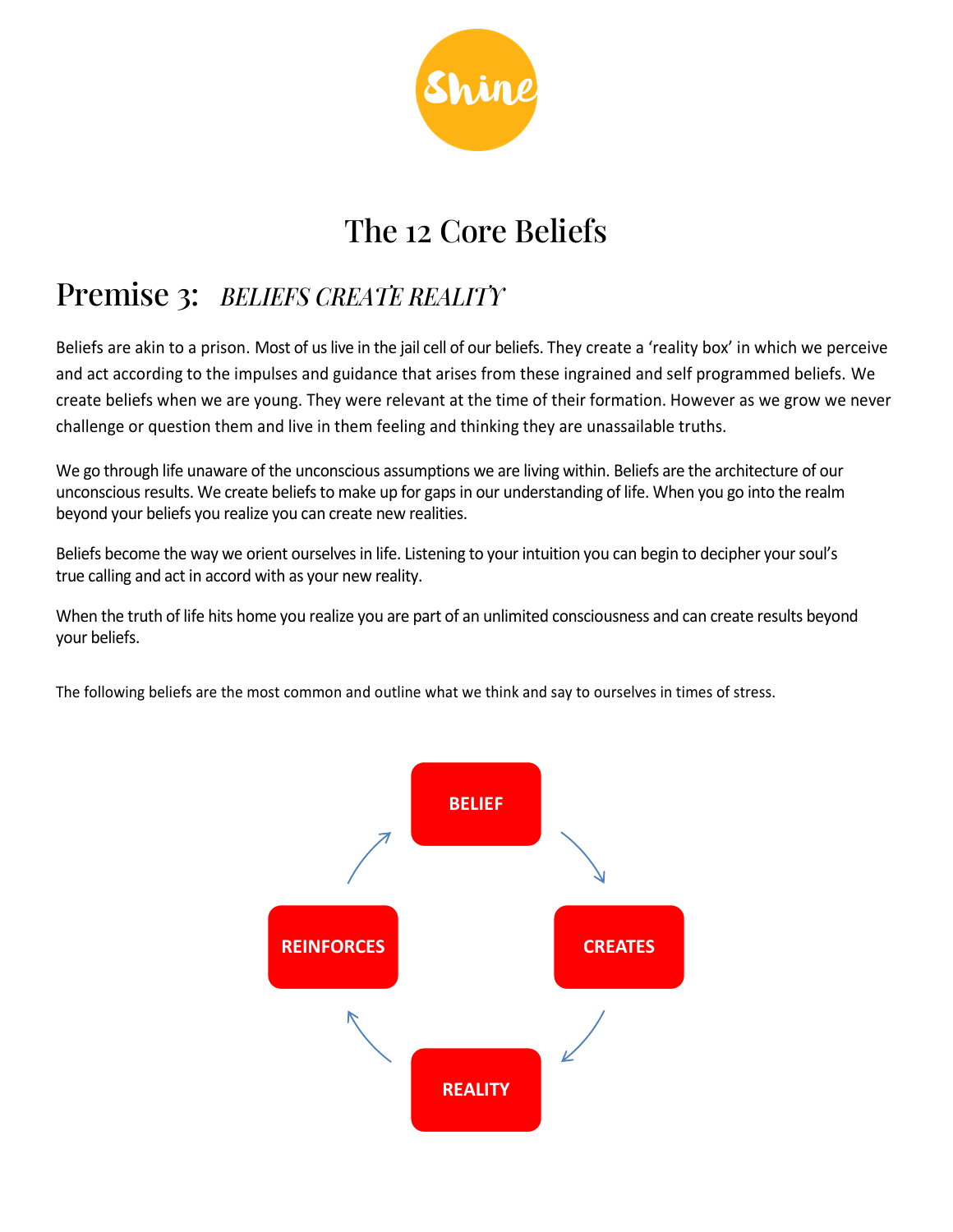![](_page_1_Picture_0.jpeg)

#### 1. I'm Unworthy/I'm Unlovable.

Emotional state: Depression, low energy, disengaged from the vitality of life.

Behaviours: Constantly putting others first, denying personal needs.

- Constantly seeking love and approval, then rejecting it, unable to receive love.
- Unconsciously organizing to be rejected and continually proving you are not worthy of love.
- Overly sensitive to the opinions of others.
- Constantly testing friends and loved ones to see if they will still love you.
- Try to be seen as a good person ie involved in social causes and charities, hoping to be seen as as worthy by others.
- Often leave situatons before others find out how unworthy you are.

### 2. I'm Not Good Enough

Emotion: Depression, low energy, disengaged from the vitality of life.

Behaviours: Constantly striving and attempting to be better, believing only hard work and effort will bring rewards.

• A determined over achiever focused on gaining qualifications and education to prove their worth. Many people considered to be high performers in the world of business are under the thrall of this belief.

- You set up achievements that don't get acknowledged.
- Constantly feeling the pressure to improve oneself and those around them. "I can always be better".

• Focus is on the next big achievement. Always rushing and pushing to achieve goals. Success lies in future achievements.

- Pushing themselves and others to achieve, and coercive and often use the word 'should' in their vocabulary.
- Frightened to stop as they might be overwhelmed by feelings of emptiness.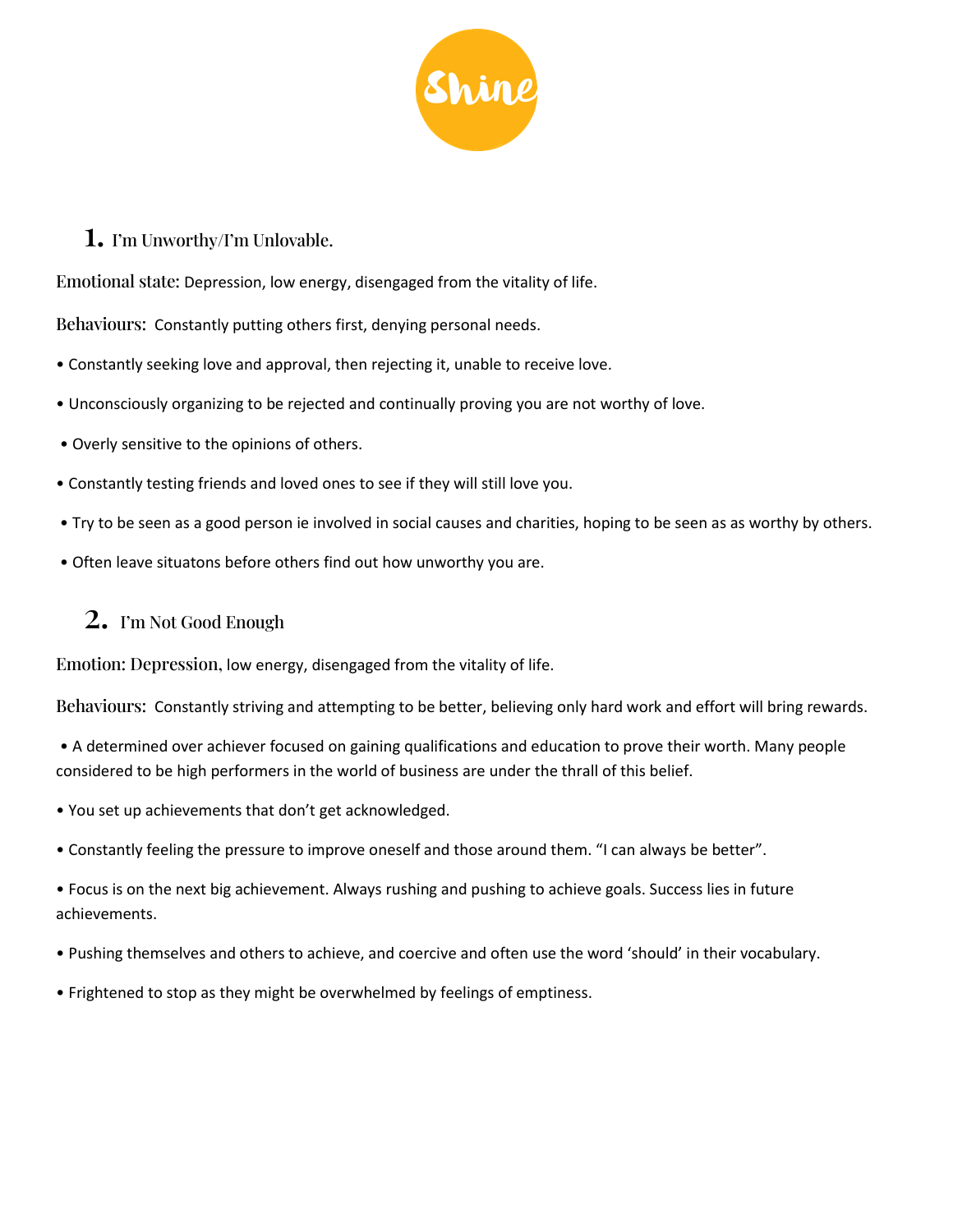![](_page_2_Picture_0.jpeg)

### 3. I Don't Belong

#### Emotion: Depression

Behaviours : Are characterized by appearing odd or out of the norm in their appearance and actions. They often feel ostracized and can feel rejected by others.

- Are often loners, by choice, and will act like a hermit even when they are with others.
- Are often attempting to claim a place where they can belong.
- Often very likeable, pleasing people in the hope they won't be ostracized.
- Will sometimes create a community so they have somewhere to belong.

They are often hyper-vigilant and very sensitive to the impact of others, feeling the need to protect themselves.

• They are often people pleasers to avoid being rejected, or alternatively they can become so weird others do not know how to react.

### 4. I Need to Control Myself, Others or the World

Emotion: Fear Body: Mental

Behaviours : Always attempting to be in control of themselves or others and the situations they are in.

• Attempt to avoid overwhelm by limiting their input and output.

• Will tend to overthink and intellectualise situations often spacing out and and creating confusion amongst others. Often described as 'being in their head'.

• Will tend to dwell upon limiting thoughts and feelings leading to the creation of limited results all in an attempt to control outcomes.

• Averse to taking risks. Needs to govern actions and leads through shoulds and should nots.

• Try to control actions of self and others. Will collapse/resolve creative tension by losing control e.g. addictive behaviours over indulging in alcohol, food, sex, drugs.

- Will only focus on what they can control.
- Focus on negative consequences, and halt movement forward.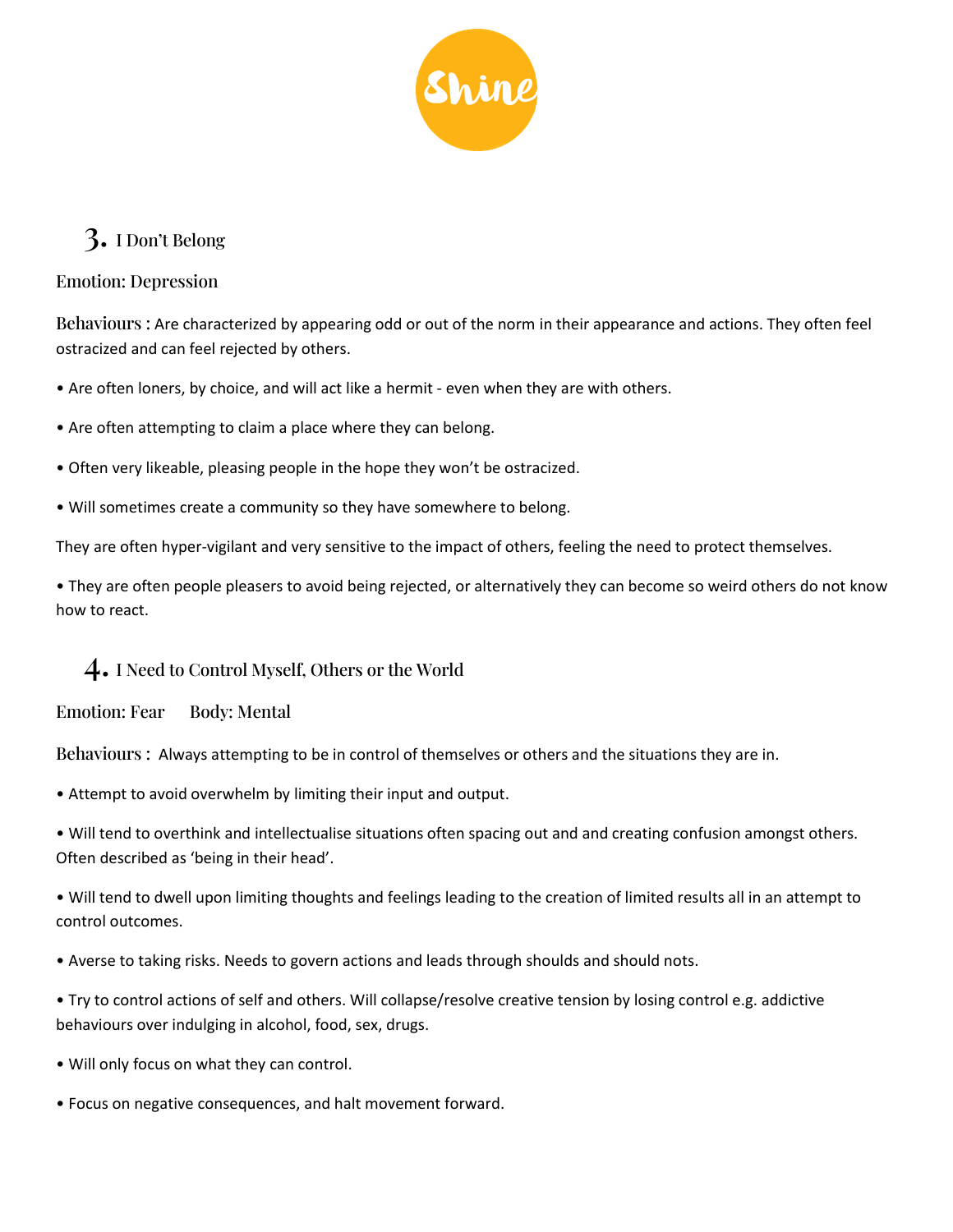![](_page_3_Picture_0.jpeg)

### 5. I Can't Trust Myself, Others or the World

Emotion: Fear Body: Mental

Behaviours: Cheat and be dishonest (often by not saying what you think, rather than lying)

• Unconsciously set up others to fail and then feel betrayed. You assume others will fail you because they can't be trusted.

- Not allow others to help you feel safe. Will do things on your own. Will often feel misunderstood.
- Be very careful always seeking safety before taking action.
- Set up a lot of tests for people, which often destroys the trust you're trying to build.

• Look for trustworthy symbols - a person, guru, teacher etc, then once found you will test them to find out why and where they are untrustworthy.

- Demand guarantees and make rules in order to create predictability and safety.
- Create unsafe relationships.

• Make plans and create expectations involving others without telling them. If the other person doesn't come through, you'll feel ripped off and cheated.

- You'll feel unseen, unrecognised, under-valued, violated, betrayed, ripped off.
- Will regularly use the word 'trust' in your sentences.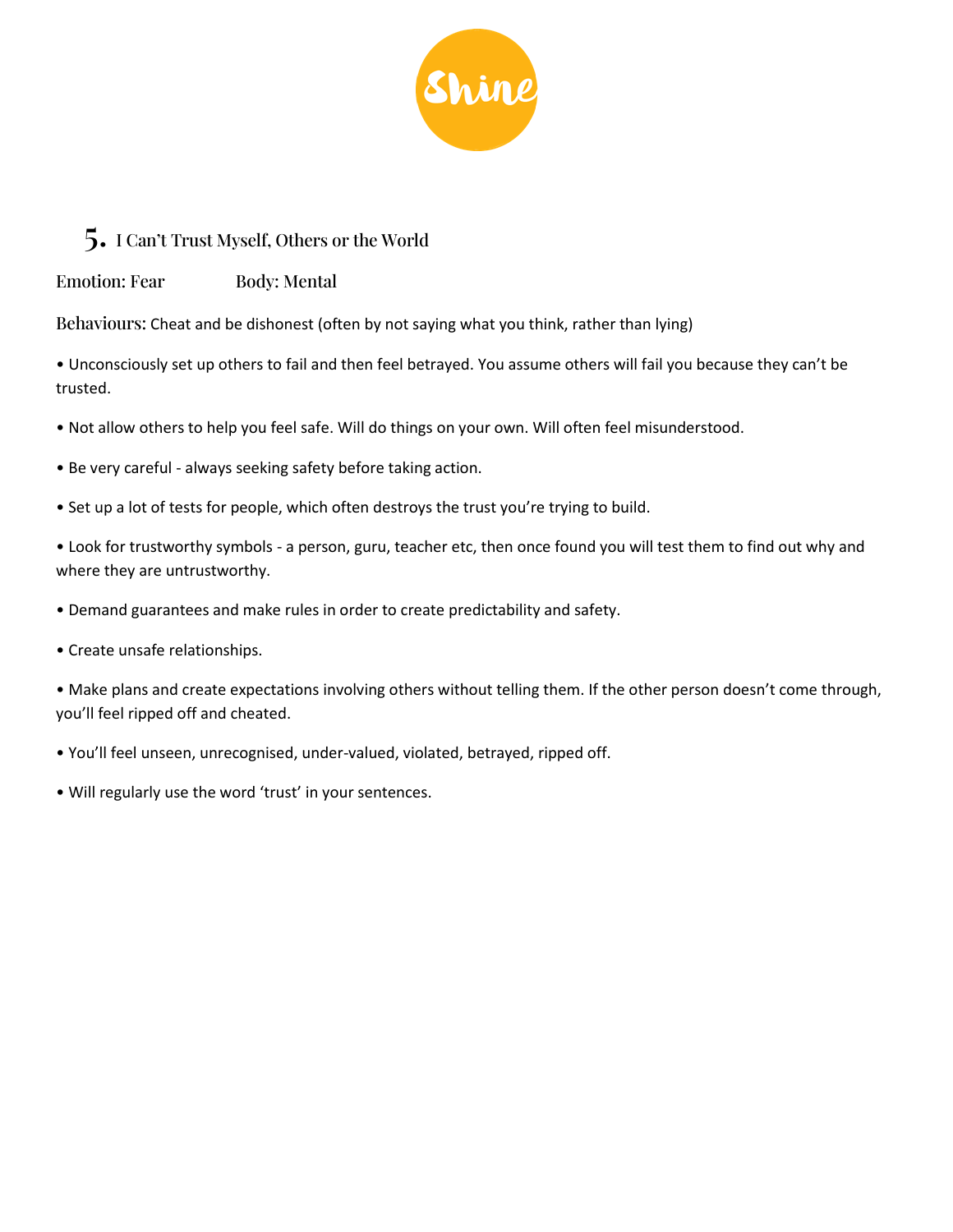![](_page_4_Picture_0.jpeg)

### 6. I'm Insignificant / I'm Invisible

Emotion: Fear Body: Mental

Behaviours: Try to impress and appear significant.

- Be detached and covert.
- Never ask for what you want.
- Often unseen even in the presence of others.
- Can also play out most of the strategies of the Trust belief.

### 7. I Don't Have the Capacity

Emotion: Fear Body: Mental

Behaviours: You believe you need to expand your resources to get the job done.

- Arrange things so you have an enormous amount to do and then never have enough time to get everything done.
- Try to overcome the odds, i.e. blitz it before time runs out, consequently you often late for appointments.
- You get overwhelmed, over committed or under involved.
- Always have a number of projects you're working on, but can never commit to one and complete it.
- Only try things you already know how to do.
- Often controlling of your physical space and environment.
- Come across as overly positive about everything.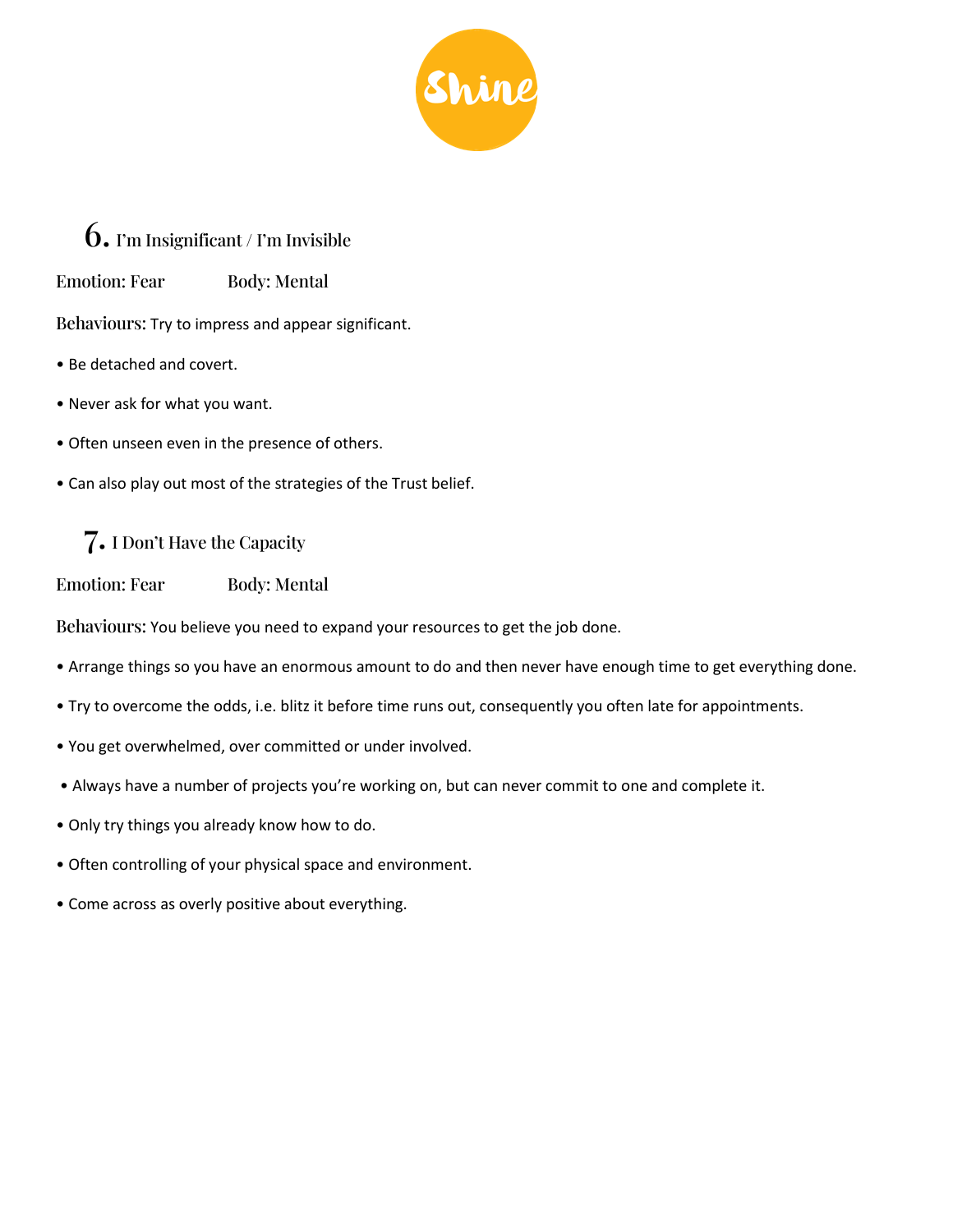![](_page_5_Picture_0.jpeg)

## 8. There is a Way Things are (the world is)

Emotion: Fear & Anger Body: Mental

Behaviours: Fundamentalism. Seek knowledge - the more knowledge you have the more you know how things operate, then you'll know what to do & what you want.

- Read and study metaphysics and think it matters.
- Constantly convincing yourself and others about how you think 'IT' is.
- Will give up responsibility of your life to the Universe, God, or whatever your theory of 'the way things are' is.
- Will promote your belief to save other people who don't understand 'the way it is', or to bolster your theory.
- Will seek, or may write the 'owner's manual to life'

### 9. I'm Powerless

Emotion: Anger Body: Physical

Behaviours: Set up circumstances to be a victim. You blame others for what happens to you.

- Assign the power outside of yourself.
- Set up situations to fail or lose.
- Often collude with others to seek support for your viewpoint.
- Set up power bases to overpower people.

• Define yourself by accruing symbols of power. Often these people appear very powerful. Once symbols are obtained the game becomes how to keep them.

• Manipulate people in order to get what you want, either by charming them or psyching them out.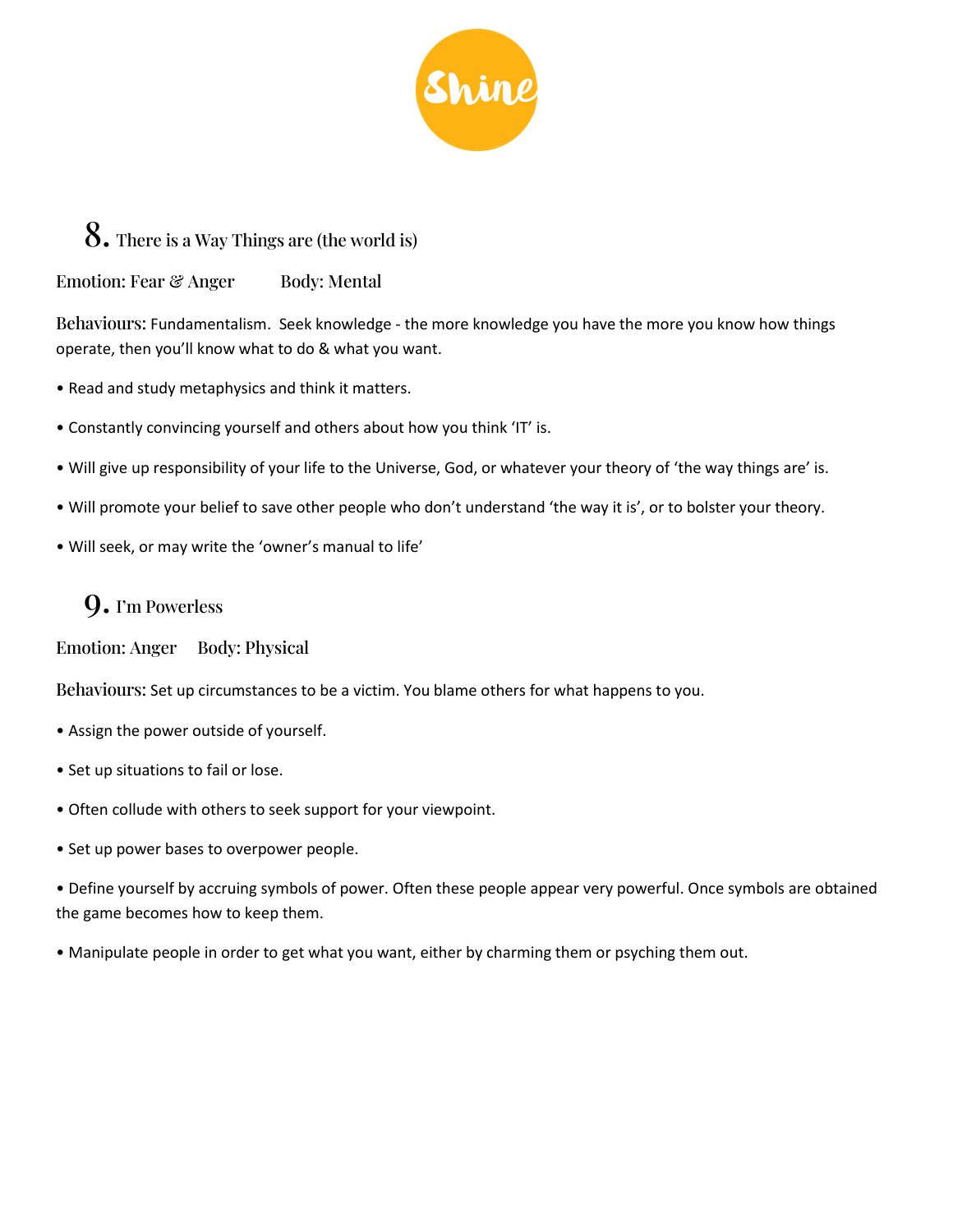![](_page_6_Picture_0.jpeg)

### 10. I'm Not Allowed to be Capable

Emotion: Anger (Passive Aggression) Body: Physical

Behaviours: Set up circumstances so that you can act incapable.

- Be seductive.
- Raise the goal posts before reaching them.
- Underachieve compared to your real capabilities.
- Appear less capable than you really are.
- Avoid situations where your capabilities will or might be tested.
- Often use the word 'could' in your sentences.
- Constant preparation and very process orientated, but don't actually get anything done.
- Perpetual procrastinators. Always dreaming and fantasizing about an ideal future.
- Lack of commitment to anything or anyone.

### 11. I Need to be Perfect

Emotion: Anger Body: Physical

Behaviours: You assume that perfection actually exists and it's something one needs to be.

- Set high standards and punish yourself relentlessly.
- Never begin anything because you have to do it perfectly the first time.
- Very critical of your own and other people's mistakes and faults.
- Compulsive pickiness and fault finding.
- Excessive preparation.
- Destroy relationships or creations before being found out to be imperfect.